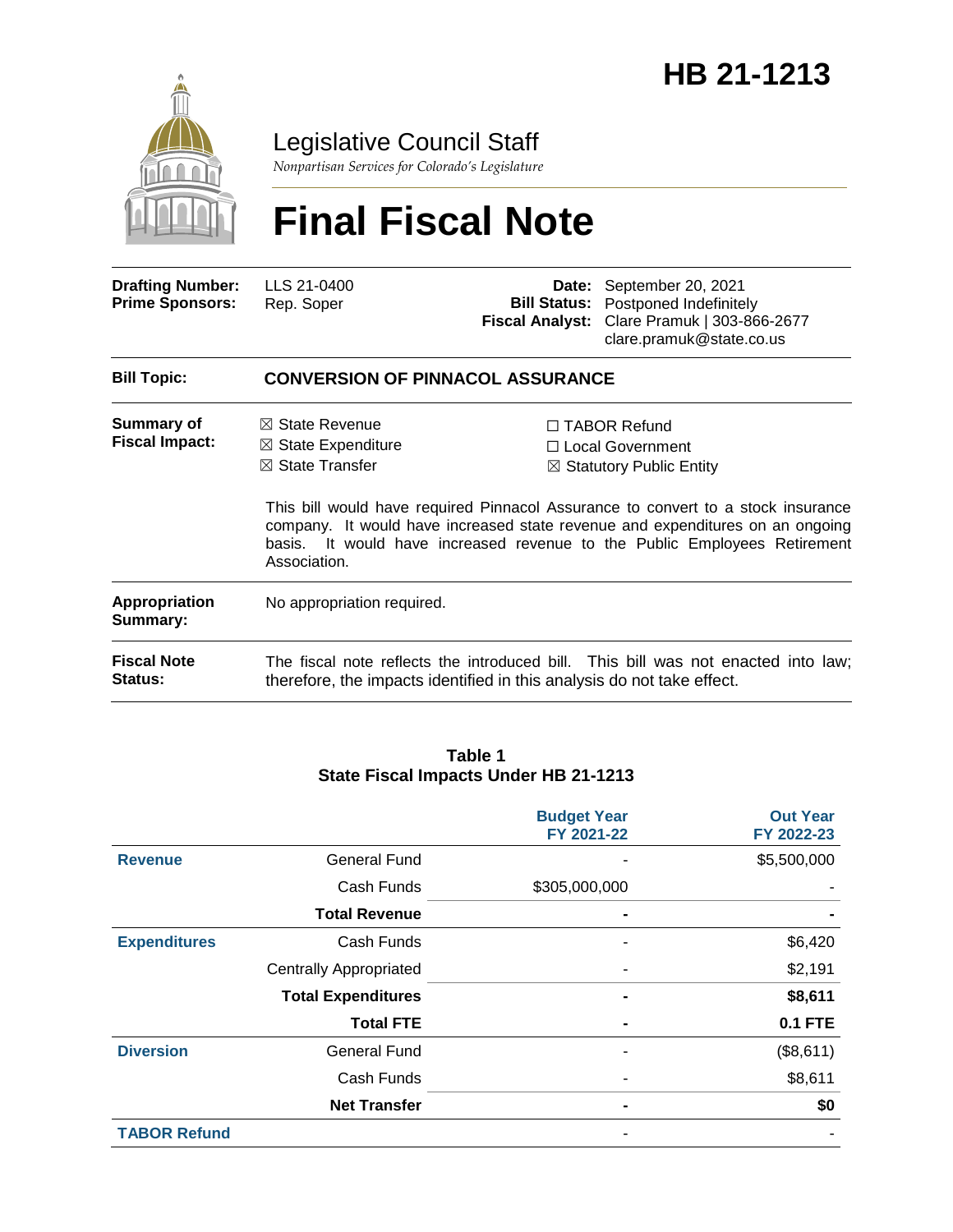Page 2

## September 20, 2021 **HB 21-1213**

#### **Summary of Legislation**

This bill requires Pinnacol Assurance Company, a political subdivision of the state that provides Worker's Compensation insurance, to convert to a stock insurance company. As part of this conversion Pinnacol will:

- file articles of incorporation to establish both a domestic mutual insurance holding company and a stock insurance company with the Commissioner of Insurance within 120 days of the bill's effective date;
- transfer \$305 million to the state, which will be split equally between the Controlled Maintenance Fund and the newly created Just Transition Trust Fund, within five days of the conversion date;
- disaffiliate from the Public Employees Retirement Association (PERA);
- contract with the Commissioner of Insurance to serve as the carrier of last resort until December 31, 2024; and
- begin paying premium tax assessments.

The Commissioner of Insurance is required to enter into a contract with a residual market carrier effective January 1, 2025, according to specifications in the bill. The commissioner may promulgate rules necessary for the establishment of a new residual market carrier.

#### **Background**

**Pinnacol Assurance.** Pinnacol Assurance's statutory authority to operate as a domestic mutual insurance company and as a political subdivision of the state is outlined in statute. Pinnacol Assurance provides workers' compensation insurance to employers in Colorado and is often described as the "insurer of last resort" due to the fact that the company is generally prohibited from refusing to insure a Colorado employer or cancel an insurance policy. It can only sell policies in Colorado.

Pinnacol Assurance is overseen by the Pinnacol Assurance board of directors, which consists of nine members who are appointed by the Governor with consent from the Senate. The board's responsibilities include the management of the Pinnacol Assurance Fund which consists of all premiums received, all property and securities acquired, and all interest earned. Money from the fund is used for the benefit of injured employees and the dependents of killed employees of covered employers. The state has no liability for the solvency or financial condition of the fund.

**Just Transition Office**. The Just Transition Office in the Colorado Department of Labor and Employment assists communities and workers whose coal-related industries and jobs are subject to significant economic transition. The office identifies or estimate the timing and location of facility closures and job layoffs in coal-related industries and their impact on affected workers, businesses, and coal transition communities, then makes recommendations to the Just Transition Advisory Committee as to how the office can most effectively respond to these economic dislocations.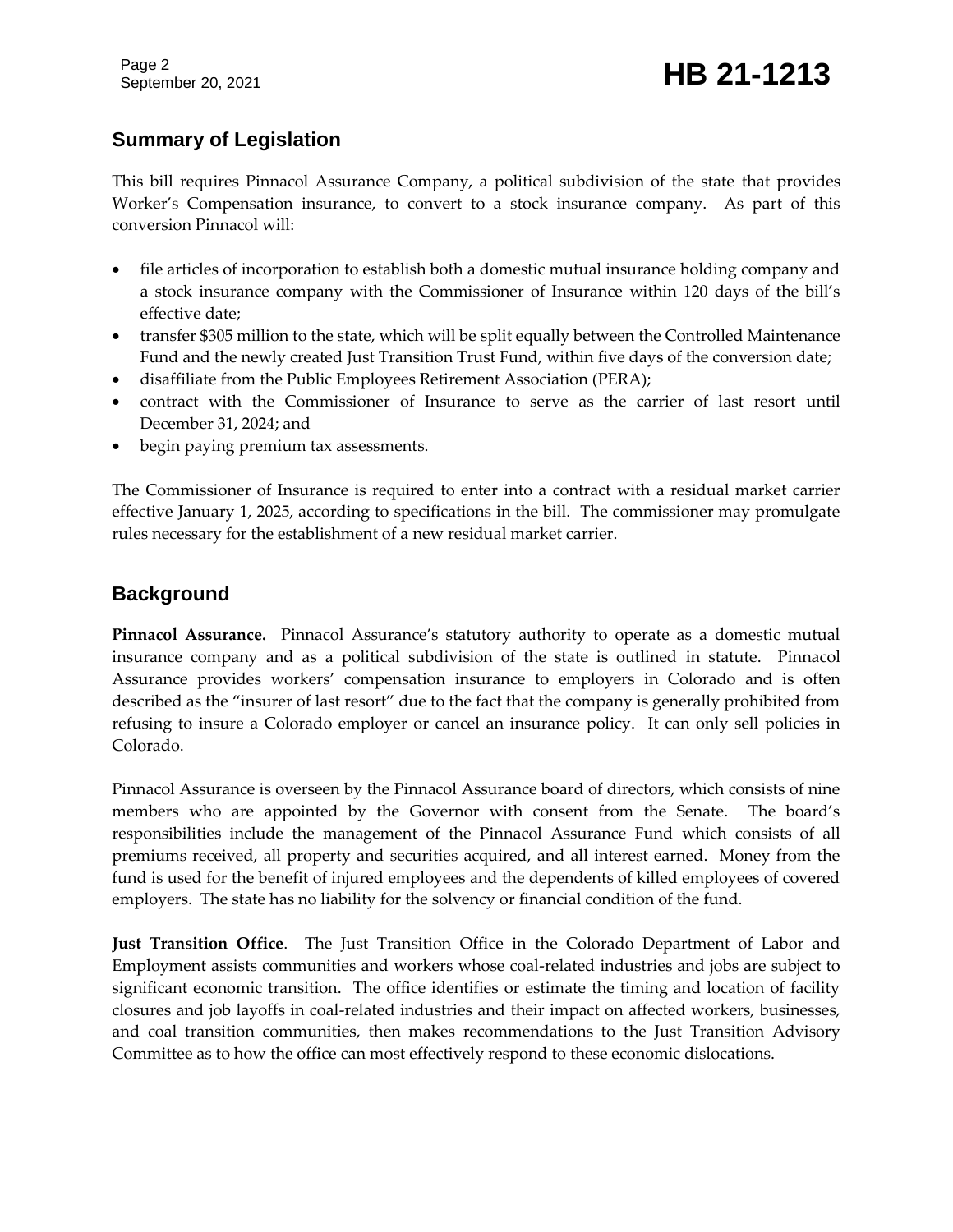Page 3

September 20, 2021 **HB 21-1213** 

#### **Assumptions**

The fiscal note assumes the conversion of Pinnacol Assurance to a stock insurance company during FY 2021-22. If the conversion occurs later, the fiscal impacts will shift to a future year.

#### **State Revenue**

In FY 2021-22, this bill will result in a one-time revenue increase of \$305 million, which will be divided equally between the Controlled Maintenance Fund and the Just Transition Trust Fund. Revenue from premium taxes to the General Fund will increase by \$5.5 million per year beginning in FY 2022-23. This revenue is subject to TABOR.

#### **State Diversions**

This bill diverts \$8,611 annually from the General Fund beginning in FY 2022-23. This revenue diversion occurs because the bill increases costs in the Department of Regulatory Agencies, Division of Insurance, which is funded with premium tax revenue that would otherwise be credited to the General Fund.

#### **State Expenditures**

This bill increases cash funds expenditures by \$8,611 and 0.1 FTE beginning in FY 2022-23 for the Division of Insurance in the Department of Regulatory Agencies from the Division of Insurance Cash Fund. These costs are shown in Table 2 and described below.

| <b>Expenditures Under HB 21-1213</b> |            |  |
|--------------------------------------|------------|--|
|                                      | FY 2021-22 |  |

**Table 2**

|                                           | FY 2021-22     | FY 2022-23 |
|-------------------------------------------|----------------|------------|
| <b>Department of Regulatory Agencies</b>  |                |            |
| <b>Personal Services</b>                  | ٠              | \$6,420    |
| Centrally Appropriated Costs <sup>1</sup> | -              | \$2,191    |
| <b>Total Cost</b>                         | $\blacksquare$ | \$8,611    |
| <b>Total FTE</b>                          | $\blacksquare$ | $0.1$ FTE  |

<sup>1</sup> *Centrally appropriated costs are not included in the bill's appropriation*

Beginning in FY 2022-23, the Division of Insurance requires additional financial examiner staff for routine financial oversight of the newly divided company, the review and analysis of quarterly financial filings, the annual and quarterly risk analyses, annual accreditation review, and the tracking and review of financial exam files.